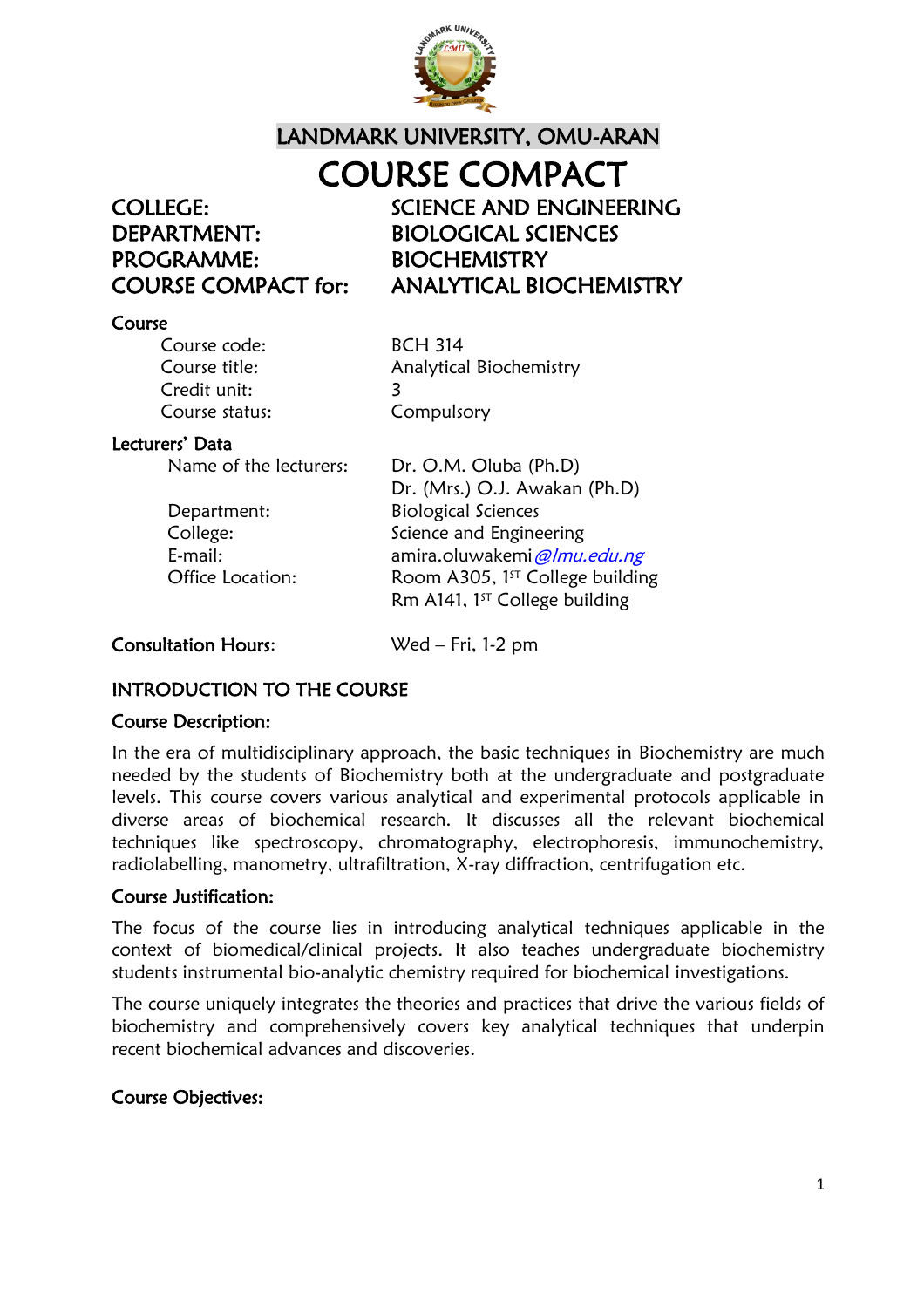The course is aimed at exposing students in the biochemistry programme to the basics of instrumentation and bio-analytical techniques. At the end of the course, students would be able to;

- i. Describe the working principles of the various instrumentation and analytical techniques
- ii. Identify common applications, strengths and limitations of the various biochemical techniques.
- iii. Describe the analytical techniques applicable in the analysis of biologic materials
- iv. Demonstrate relevant skills in the application of the various analytical techniques to resolve or analyse biochemical problems.

#### Course Content:

Principles of instrumentation and analytical techniques; Manometry; Spectroscopy; Ultrafiltration; Chromatography; Electrophoresis; Centrifugation; X-ray diffraction; Immunochemical techniques; Viscosity measurements; Autoradiology and techniques of radiolabelling; (Laboratory practical should include areas of interest to academic staff to cut across a wide spectrum of general Biochemistry).

#### Course Expectations:

Attendance and full participation in Class is expected from all students.

| S/N | <b>GRADING</b>                            | SCORE (%) |
|-----|-------------------------------------------|-----------|
| 1.  | <b>Continuous Assessments</b>             |           |
|     | $\bullet$ C.Al                            | 7%        |
|     | • C.All (Mid-Semester Test)               | 15%       |
|     | C.AIII                                    | 8%        |
| 2.  | Assignment                                |           |
| 3.  | Practical (Laboratory work)/ Case Studies | 10%       |
| 4.  | <b>Final Examination</b>                  | 60%       |
| 5.  | Total                                     | 100       |

#### Course Delivery Strategies:

Course delivery will be by electronic method, giving explanation and establishing scientific facts, while creating inquisitiveness in the minds of the students. Assignments will be given out to students periodically either individually or in groups.

#### Course Duration:

Three hours per week for 15 weeks (45hours)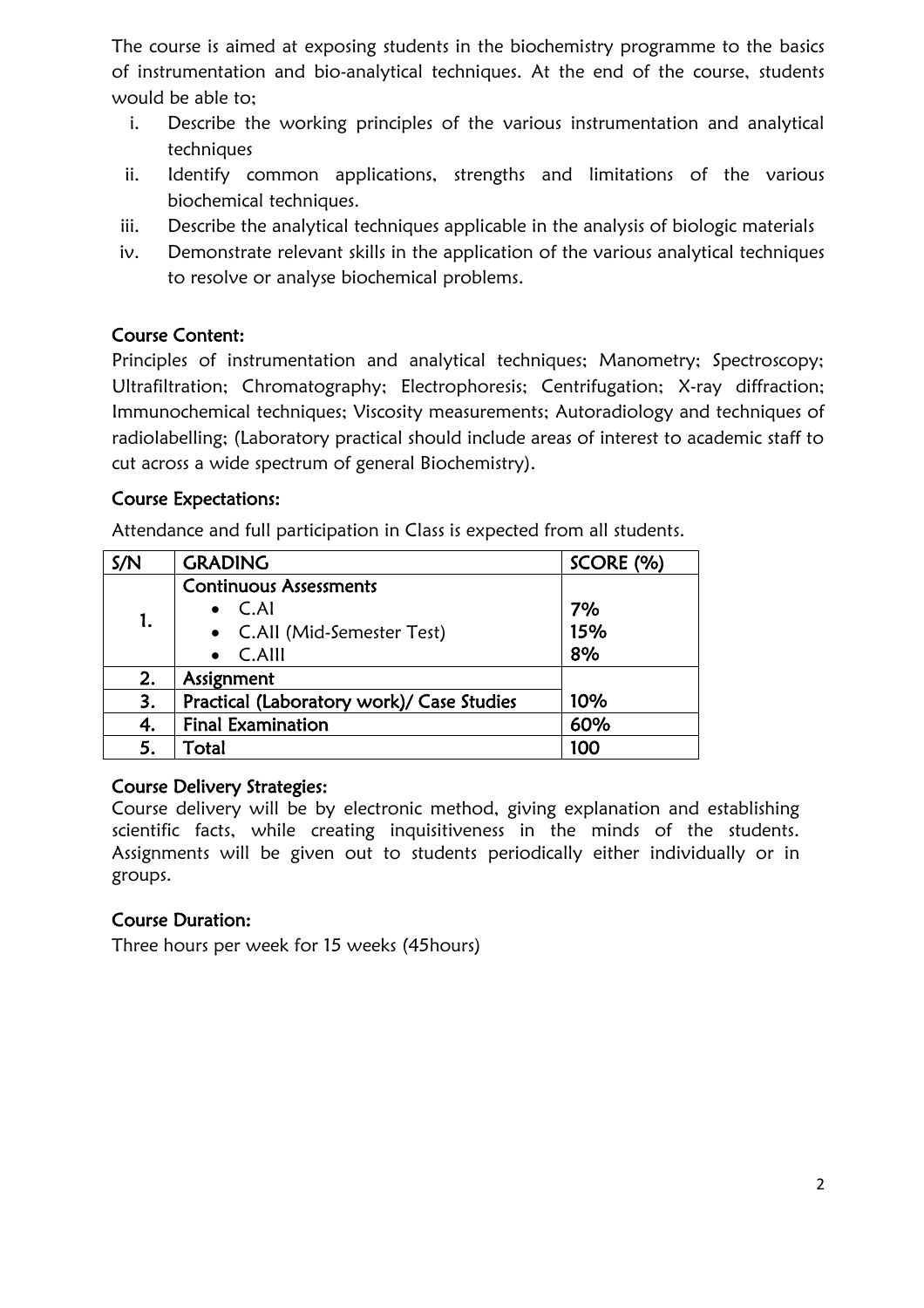# LECTURE CONTENT

## Module 1

- Week 1: Introduction to the principles of instrumentation and analytical techniques
- Objective: The students at the end of the lectures for the week should be able to:
	- (i) Describe how to select suitable analytical technique for use
	- (ii) Explain "qualitative analysis" and "quantitative analysis"
	- (iii) Explain how to ensure data reliability

Description: First hour: Explain what influences the choice of analytical techniques for a particular sample

Second hour: Explain "qualitative analysis" and "quantitative analysis"

Third hour: Ensuring data reliability

#### Study Questions:

- 1. What factor(s) do you consider in the selection of a suitable analytical technique in the separation of a sample?
- 2. How do you ensure data reliability?

#### Recommended reading

- 1. Modern Experimental Biochemistry. Third edition, Rodney Boyer
- 2. Modern Analytical Chemistry. (2000).David Harvey, McGraw Hill Higher Education
- 3. Analytical Biochemistry. Third Edition (1998), David Holme and Hazel Peck.
- 4. Biochemistry, Third edition (2005) by Voet and Voet, Wiley, ISBN: 978- 0-471-19350-0
- 5. Harper's Illustrated Biochemistry, (2003). Twenty-sixth edition. McGraw-Hill companies limited. ISBN-0-07-121766-5
- 6. Nelson, D. L. and Cox, M. M. (2004) Integration and Hormonal Regulation of Mammalian Metabolism. Lehninger Principles of Biochemistry. 4th edition. Worth Publishers, New York

#### Module 2

Weeks 2&3: Spectroscopy

- Objective: The students at the end of the lectures for the week should be able to:
- i. Explain the electromagnetic emission spectrum.
- ii. Explain the theory of light absorption and transmission (Beer-Lamber's law).
- iii. Draw a schematic diagram of a UV/visible spectrophotometer (power supply, sight sources, monochromators, detector and measuring device).
- iv. Identify the five main sections of spectrophotometer (radiation source, monochromator, photometer, sample area and detector area).
- v. Describe the types of light sources, cells regions of the spectrum covered by visible and UV spectrophotometer.
- vi. Describe the operation of the spectrophotometer.
- vii. Describe the transmissive power of solvents (against distilled water).
- viii. Describe the absorbance characteristics of some compound, e.g potassium dichromate, Haemoglobin etc.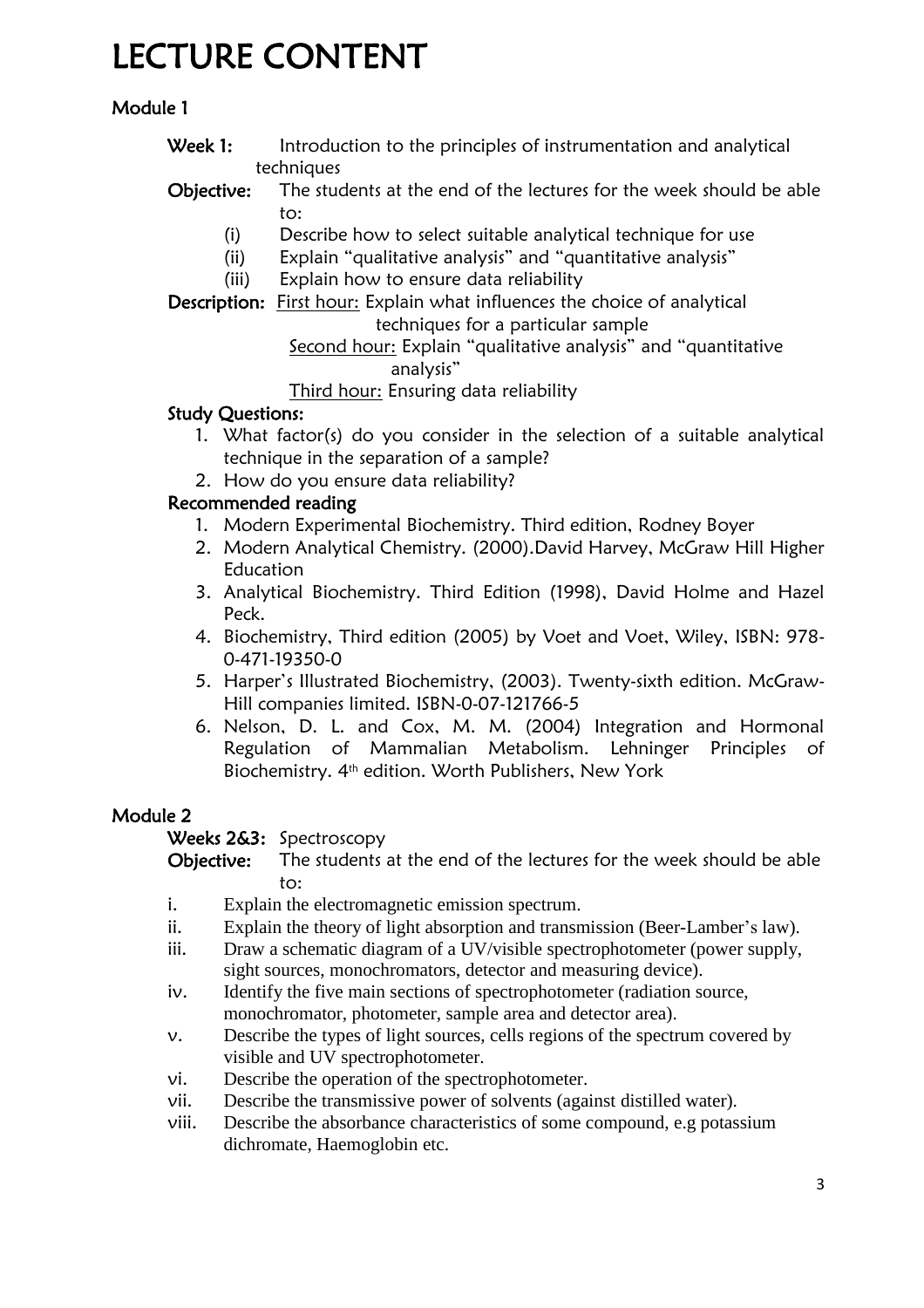ix. Describe ultraviolet spectrum as plot of the wavelength or frequency of absorption versus the absorption intensity.

Description: First and second hour: Theory/principles of spectroscopy

- Third and fourth hour: Spectrophotometry: Instrumentation
- Fifth and sixth hour: Types and applications

## Study Question:

- 1. In which of the following techniques is the Beer-Lambert's relationship of significance?
	- a) Fluorescence
	- b) Flame emission spectroscopy
	- c) Atomic absorption spectroscopy
	- d) Nuclear magnetic resonance spectroscopy

#### Recommended reading

- 1. Modern Experimental Biochemistry. Third edition, Rodney Boyer
- 2. Modern Analytical Chemistry. (2000).David Harvey, McGraw Hill Higher Education
- 3. Analytical Biochemistry. Third Edition (1998), David Holme and Hazel Peck.
- 4. Biochemistry, Third edition (2005) by Voet and Voet, Wiley, ISBN: 978- 0-471-19350-0
- 5. Harper's Illustrated Biochemistry, (2003). Twenty-sixth edition. McGraw-Hill companies limited. ISBN-0-07-121766-5
- 6. Nelson, D. L. and Cox, M. M. (2004) Integration and Hormonal Regulation of Mammalian Metabolism. Lehninger Principles of Biochemistry. 4th edition. Worth Publishers, New York

#### Weeks 4 & 5: Centrifugation

- Objective: The students at the end of the lectures for the week should be able to:
- i. Define centrifugation
- ii. Describe the various principles of centrifugation
- iii. Explain the applications of centrifugation as a separation technique.
- iv. List the parameters which determine the sedimentation rate
- v. List the parameters which determine the successful separation of mixture of heterogeneous particles.
- vi. Explain the importance of the density and viscosity of the medium in facilitating the separation.
- vii. List the order of sedimentation of the major cell components.
- viii. Define preparative centrifugation and analytical centrifugation and state the difference(s) between the two.
- ix. List the applications of preparative and analytical centrifugation.
- x. List the three major classes of preparative centrifugation (general purpose centrifuge, higher speed centrifugation and the preparative ultracentrifuge) their rotor designs and uses).

Description: First and second hour: Theory/principles of centrifugation

Third and fourth hour: Centrifugation: Instrumentation

Fifth and sixth hour: Centrifugation: Types and applications

#### Study Questions:

1. Describe how you would design a centrifuge experiment to isolate sediments containing cell nuclei.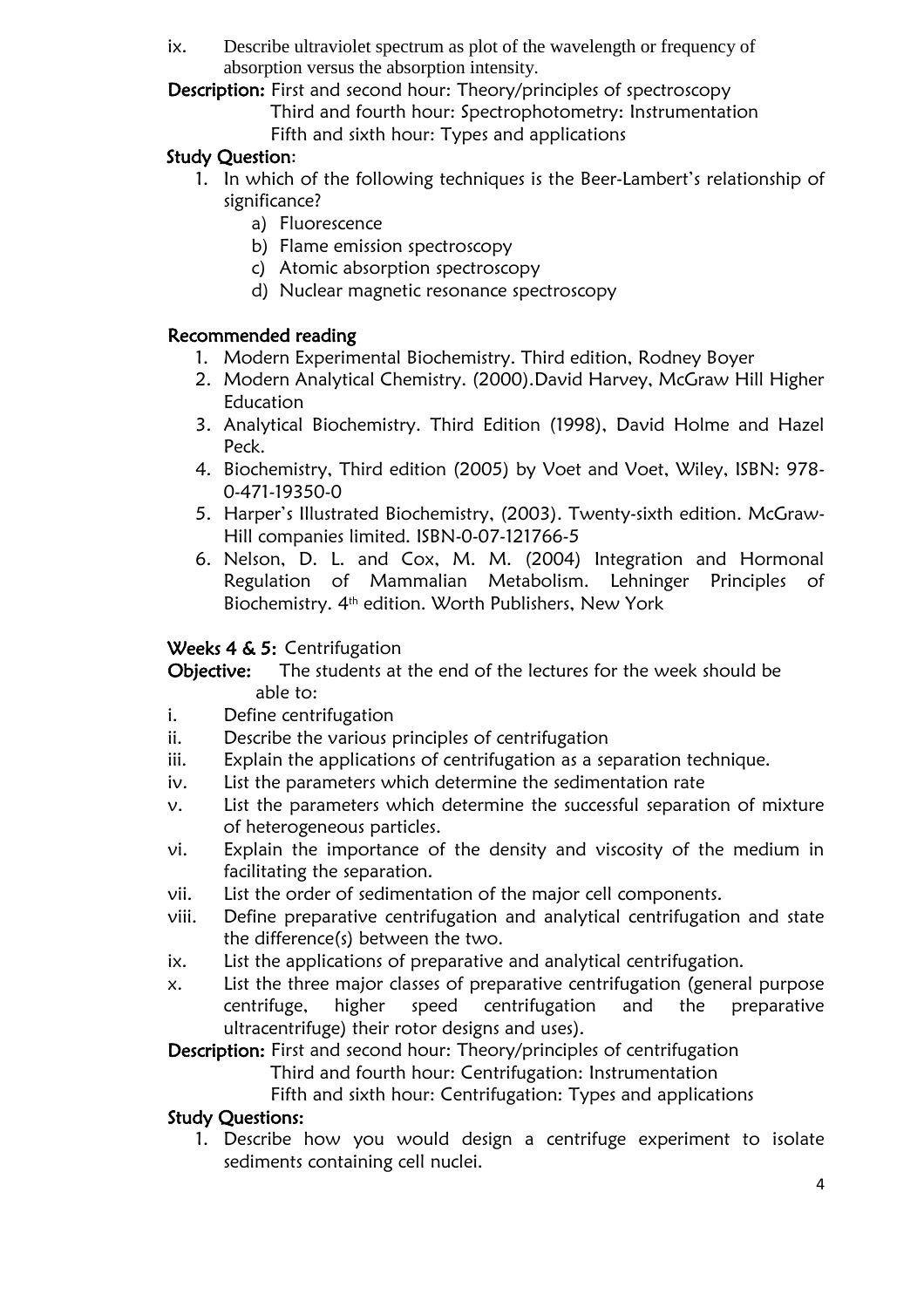2. Cytochrome C has an s value of  $1 \times 10^{-13}$  second and haemoglobin an s value of about  $4.5 \times 10^{-13}$  second. Which protein has the larger molecular weight?

## Recommended reading

- 1. Modern Experimental Biochemistry. Third edition, Rodney Boyer
- 2. Nelson, D.L. and Cox, M.M. (2004). Lehninger Principles of Biochemistry.  $4<sup>th</sup>$ edition. Worth Publishers, New York

## Weeks 6 & 7: Electrophoresis

Objectives: The students at the end of the lectures for the week should be able to:

- i. Define electrophoresis as a method of separation and identification based on movement of charged molecules in an electric field.
- ii. Explain the principles/theory of electrophoresis.
- iii. Explain the factors that govern the behaviour of charged particles in an electric field.
- iv. Describe the effect of the mobility particles (e.g. pH, osmotic flow, diffusion, etc.) during electrophoresis.
- v. Describe the effect of the intensity of an electric field, power supply, current type of buffer used etc. on electrophoretic run.
- vi. Demonstrate electrophoretic run in gel.
- vii. Draw the circuit diagram of an electrophoresis power supply.
- viii. Describe the precautionary measures adopted in high voltage electrophoresis.
- ix. Describe and apply methods of sample application and markers/standards in electrophoresis.
- x. Detect and estimate sample components.
- xi. Identify in electrophoresis the different types of support media.
- xii. Prepare different support media.
- xiii. Describe the different types of electrophoresis e.g. high voltage, moving boundary, iso-electro focusing etc.
- xiv. List the application of electrophoresis.

#### Description: First and second hour: Theory/principles of electrophoresis

Third and fourth hour: Electrophoresis: Instrumentation

#### Fifth and sixth hour: Electrophoresis: Types and applications

#### Study Questions:

- 1. What physical characteristics of a biomolecule influence its rate of movement in an electrophoresis matrix?
- 2. Explain the purpose of each of the chemical reagents that are used for PAGE
	- a. Acrylamide
	- b. N-N' methylene bis-acrylamide
	- c. TEMED
	- d. Sodium dodecyl sulphate
	- e. Coomasie blue dye
	- f. Bromophemol blue

#### Recommended reading

- 1. Modern Analytical Chemistry. (2000).David Harvey, McGraw Hill Higher Education
- 2. Modern Experimental Biochemistry. Third edition, Rodney Boyer
- 3. Biochemistry, Third edition (2005) by Voet and Voet, An introduction to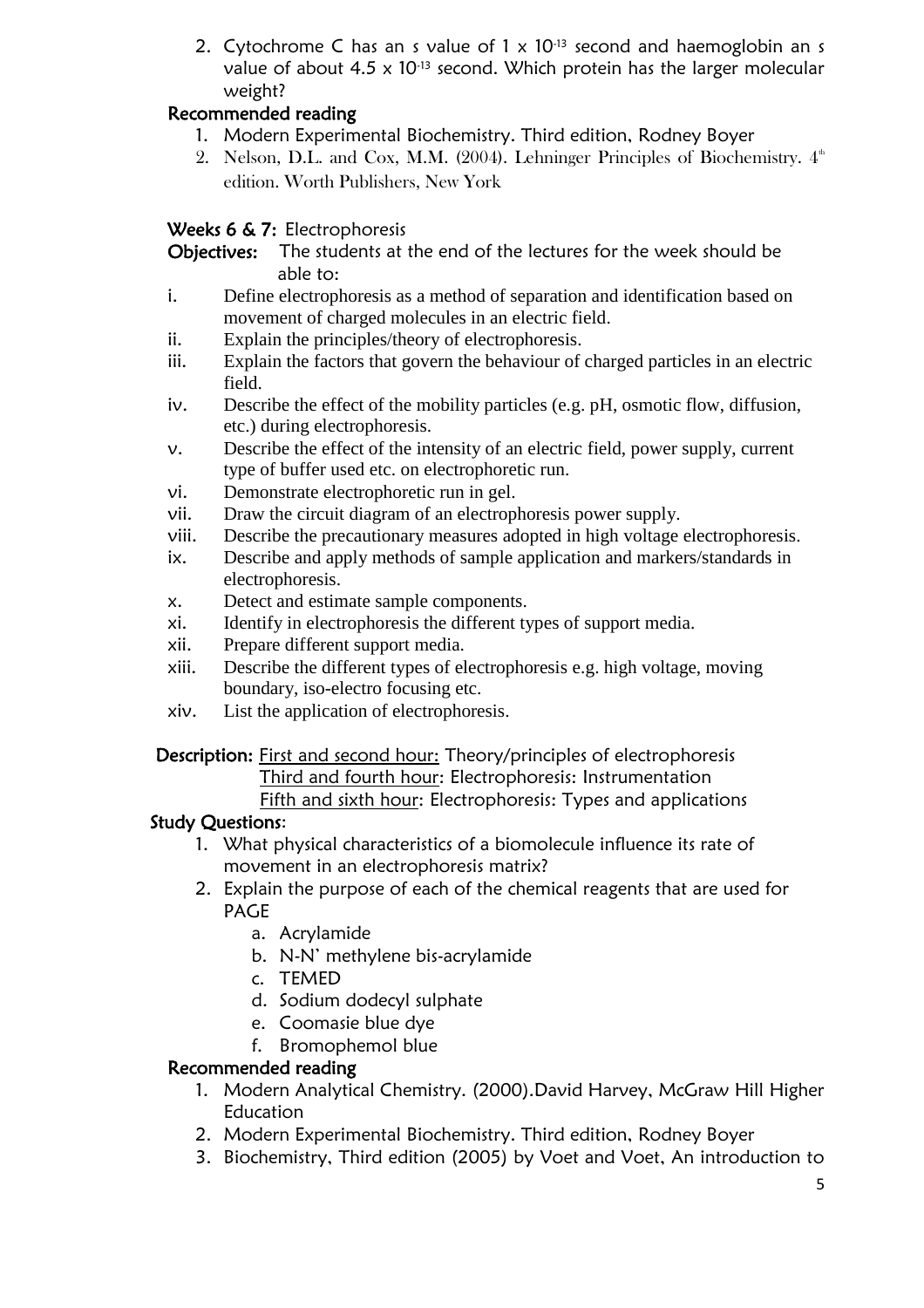#### Week 8: Mid-semester test

#### Weeks 9 & 10: Chromatography

Objective: The students at the end of the lectures for the week should be able to:

- i. Describe the basic principles of chromatography
- ii. Mention the various types of chromatography techniques and their applications
- iii. Explain the principles for each of the types of chromatography techniques

Description: First hour: An introduction to chromatography, partition vs adsorption chromatography, planar chromatography (paper and thin layer chromatography)

- Second hour: General theory of column chromatography, Gas Chromatography, High performance liquid chromatography (qualitative and quantitative analyses)
- Third hour: Liquid-solid adsorption chromatography, ion exchange chromatography, size exclusion chromatography, supercritical fluid chromatography

#### Study Questions:

1. The analysis of trihalomethanes in drinking water was carried out. A single standard gives the following results.

| Concentration        |       |                                                                                         |
|----------------------|-------|-----------------------------------------------------------------------------------------|
| Trihalomethane       | (ppb) | Peak Area                                                                               |
| CHCl <sub>3</sub>    | 1.30  | $1.35 \times 10^{4}$                                                                    |
| CHCl <sub>2</sub> Br | 0.90  | $6.12 \times 10^{4}$                                                                    |
| CHCIBr <sub>2</sub>  | 4.00  | $1.71 \times 10^{4}$                                                                    |
| CHBr <sub>3</sub>    | 1.20  | $1.52 \times 10^{4}$                                                                    |
|                      |       | Analysis of water from a drinking fountain gives areas of 1.56 $\times$ 10 <sup>4</sup> |

10<sup>4</sup>, 5.13  $\times$  10<sup>4</sup>, 1.49  $\times$  10<sup>4</sup>, and 1.76  $\times$  10<sup>4</sup> for CHCl<sub>3</sub>, CHCl<sub>2</sub>Br, CHClBr<sub>2</sub>, and CHBr<sub>3</sub>, respectively. Determine the concentration of each of the trihalomethanes in the sample of water.

#### Recommended reading

- 1. Modern Analytical Chemistry. (2000).David Harvey, McGraw Hill Higher Education
- 2. Modern Experimental Biochemistry. Third edition, Rodney Boyer

Week 11: Immunochemical techniques

Objective: The students at the end of the lectures for the week should be able to:

- i. Describe immunochemical techniques and principles
- ii. Mention the various types of immunochemical techniques and applications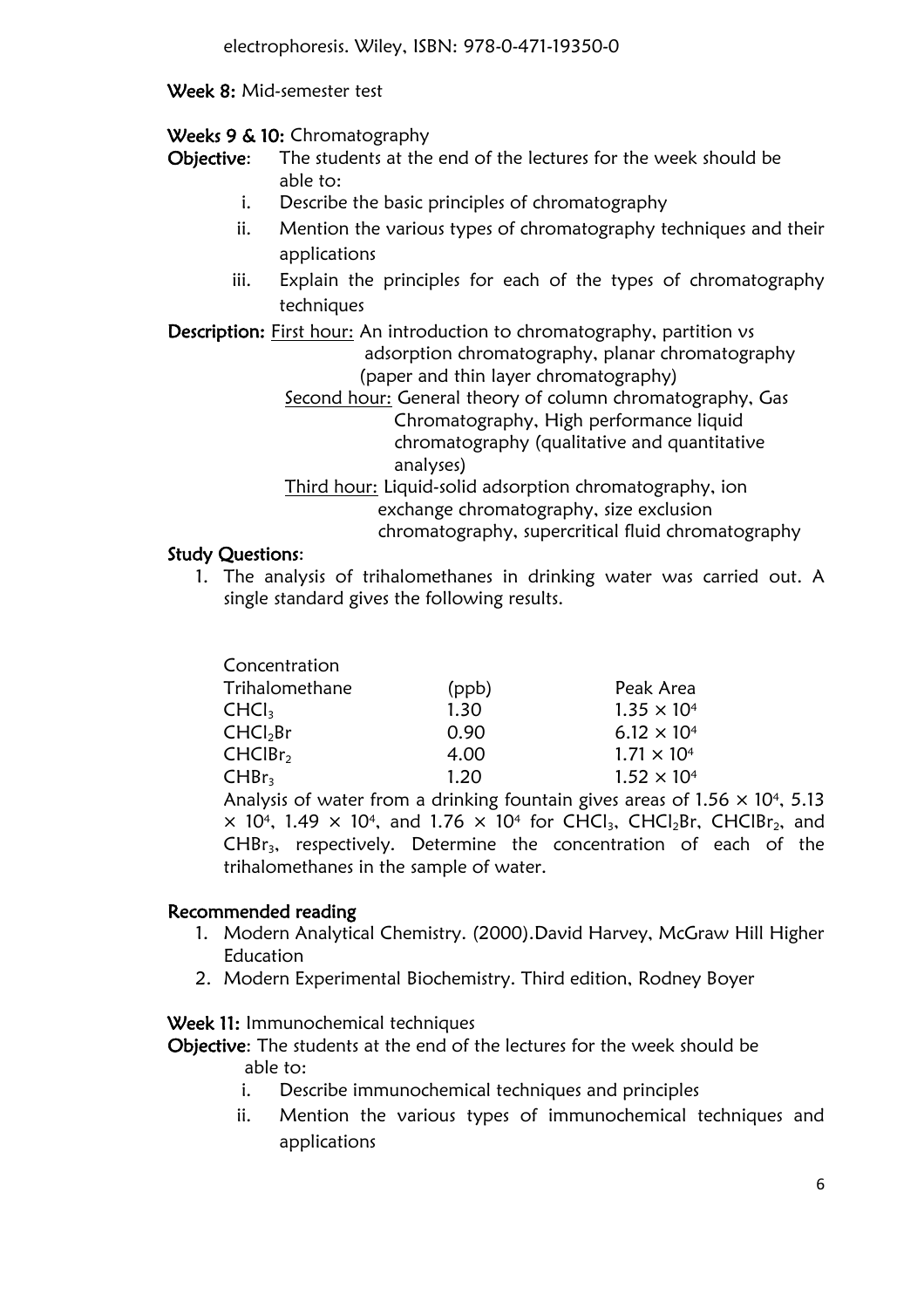iii. Give an highlight of the pituitary hormones and their physiologic roles

Description: First hour: General processes of the immune response

Second hour: Antigen-antibody reactions

Third hour: Analytical techniques-precipitation reactions,

analytical techniques-immunoassay

#### Study Questions:

- 1. Which of the following describes an IgG immunoglobulin
	- a. It is a pentamer
	- b. It has two antigen binding sites
	- c. It has an RMM of  $1.0 \times 10^{-6}$  Dalton
	- d. It is the major immunoglobulin of the blood

#### Recommended reading

- 1. Analytical Biochemistry. Third Edition (1998), David Holme and Hazel Peck.
- 2. Harper's Illustrated Biochemistry, (2003) Twenty-sixth edition. McGraw-Hill companies limited. ISBN-0-07-121766-5

Week 12: Autoradiology and techniques of radiolabelling

Objective: The students at the end of the lectures for the week should be able to:

- i. Describe autoradiology and principles
- ii. Explain the radiolabelling technique
- iii. Highlight the relevance of techniques and applications

Description: First hour: Origin and properties of radioactivity,

 Biochemical uses of isotopes, detection and measurement of radioactivity

Second hour: application of radioisotopes, the technique of

#### autoradiography

#### Third hour: Radioisotopes and safety

#### Study Questions:

#### Recommended reading

- 1. Analytical Biochemistry. Third Edition (1998), David Holme and Hazel Peck.
- 2. Modern Experimental Biochemistry. Third edition, Rodney Boyer

#### Week 13: Manometry

Objective: The students at the end of the lectures for the week should be able to:

- i. Explain the principle and application of manometric Technique.
- ii. Explain the Similarities and differences between manometric and the oxygen electrode.
- iii. Define the terms Respiratory Quotent and Metabolic Quotent
- iv. Explain the three types of manometry viz: Constant volume manometry; Constant Pressure manometry; Differential manometry
- v. Describe the operation, and principle and calibration of the Warburg constant volume manometre.
- vi. Describe the Gilson Differential Respirometre
- vii. List the general procedure for the operation of a manometre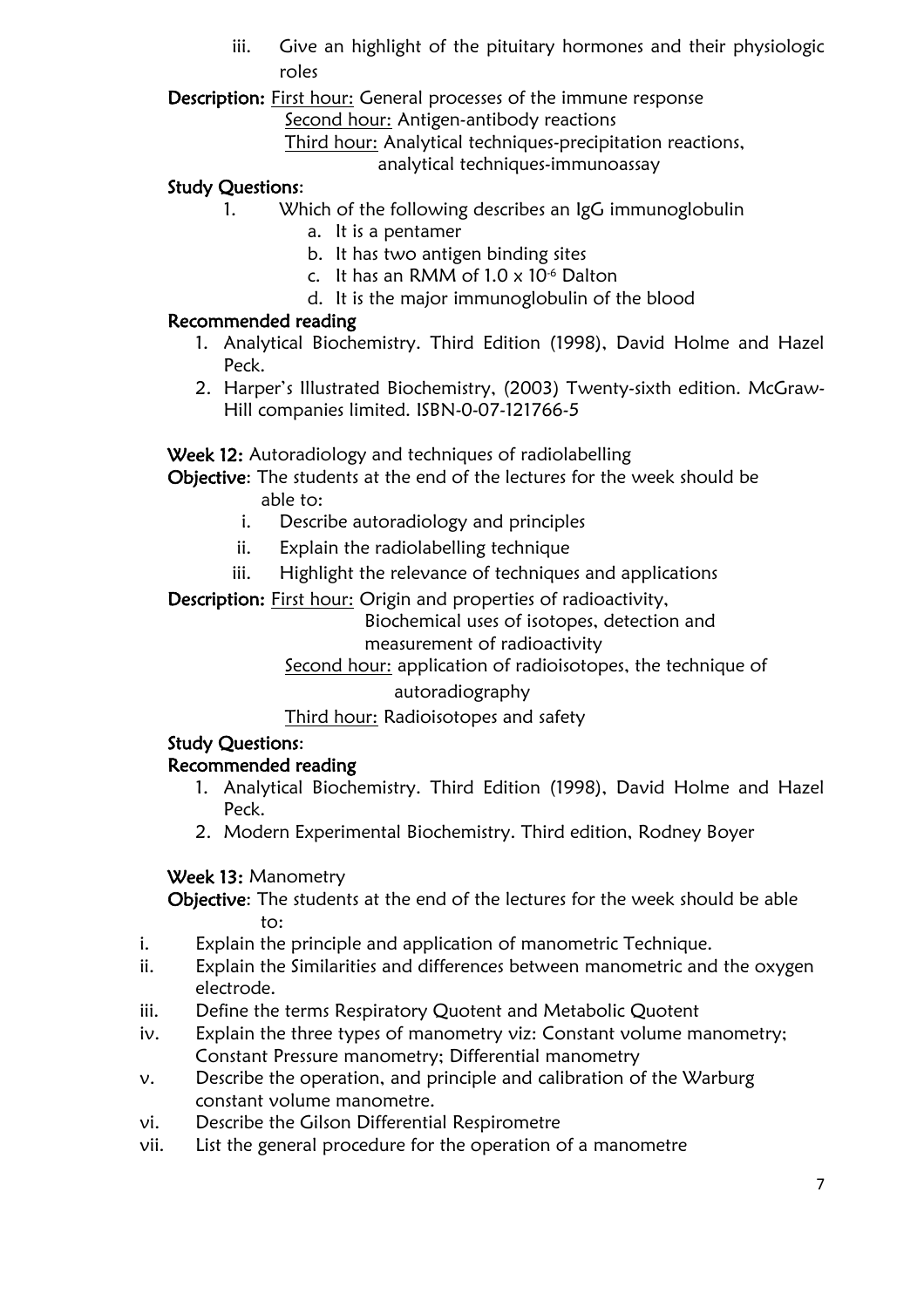viii. List the application of manometry.

Description: First hour: Principles and applications of manometry

Second hour: Manometric techniques

Third hour: Instrumentation

## Study Questions:

## Recommended reading

- 1. Analytical Biochemistry. Third Edition (1998), David Holme and Hazel Peck.
- 2. Modern Experimental Biochemistry. Third edition, Rodney Boyer

Week 14: Viscosity measurement

Objective: The students at the end of the lectures for the week should be able to:

- i. Describe the term viscosity
- ii. Explain how to measure viscosity in the laboratory or the field
- iii. Highlight the relevance of viscosity measurement
- iv. Explain the difference between "dynamic" and "kinematic" viscosity measurement
- v. Mention and explain the types of viscometers or rheometers

Description: First hour:

Second hour:

Third hour:

## Study Questions:

## Recommended reading

- 1. Analytical Biochemistry. Third Edition (1998), David Holme and Hazel Peck.
- 2. Modern Experimental Biochemistry. Third edition, Rodney Boyer

## Week 14: X-ray diffraction

Objective: The students at the end of the lectures for the week should be able to:

- 1. Describe x-ray diffraction as a biochemical technique
- 2. Explain the principles and application areas
- 3. Mention merits and demerits of the technique

## Description: First hour:

Second hour:

Third hour:

## Study Questions:

## Recommended reading

- 1. Analytical Biochemistry. Third Edition (1998), David Holme and Hazel Peck.
- 2. Modern Experimental Biochemistry. Third edition, Rodney Boyer

## Week 15: Revision

Objective: The students at the end of the lectures for the week should be able To express all that they have learnt

## HOD's COMMENTS: